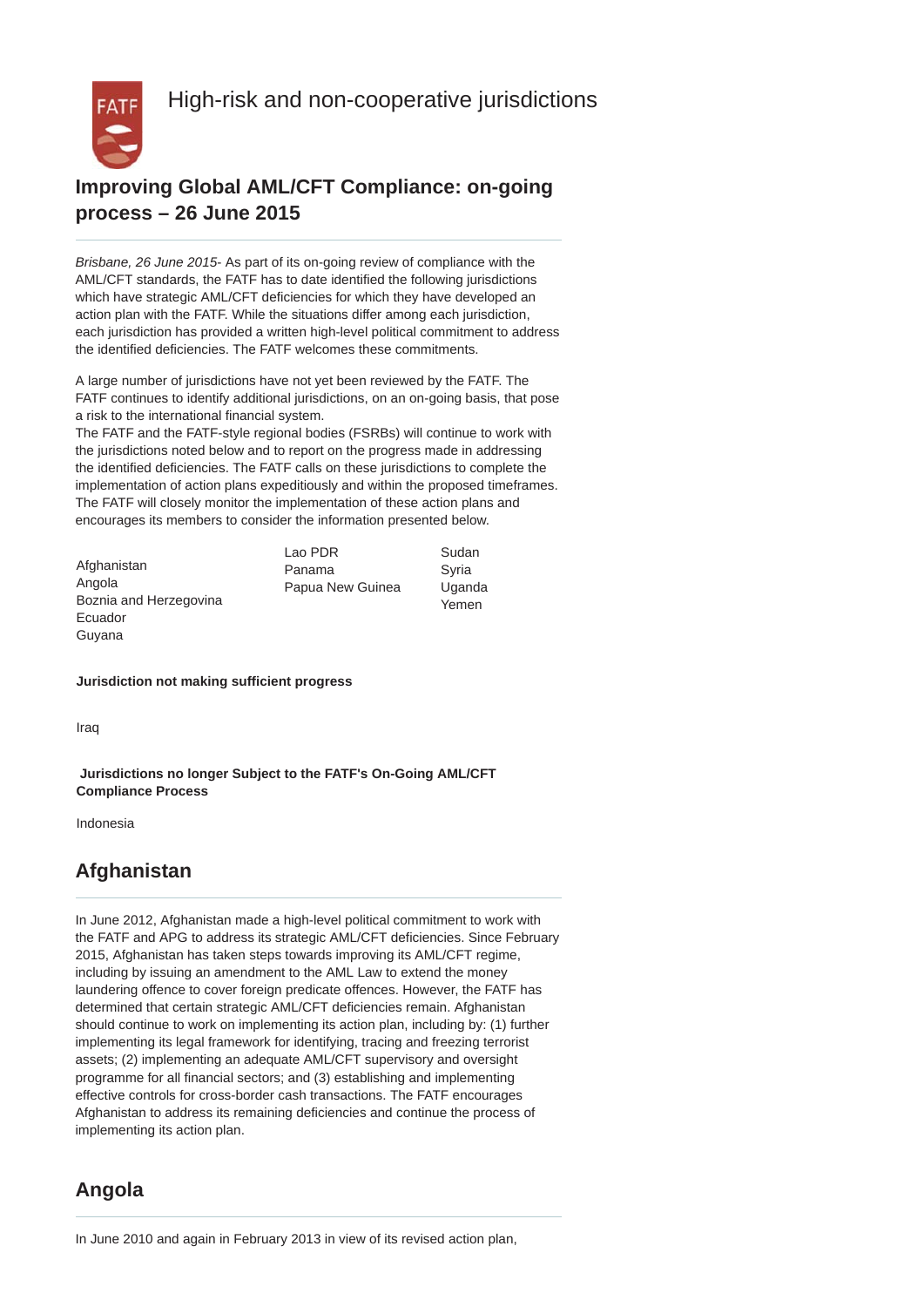Angola made a high-level political commitment to work with the FATF and ESAAMLG to address its strategic AML/CFT deficiencies. Since February 2015, Angola has taken significant steps towards improving its AML/CFT regime through the adoption of mutual legal assistance legislation on 19 June 2015. The FATF has not assessed this new legislation due to its very recent nature, and therefore the FATF has not yet determined the extent to which it addresses the deficiency earlier identified by the FATF. The FATF encourages Angola to continue the process of implementing its action plan.

#### **Bosnia and Herzegovina**

In June 2015, Bosnia and Herzegovina made a high-level political commitment to work with the FATF and MONEYVAL to address its strategic AML/CFT deficiencies. Bosnia and Herzegovina will work on implementing its action plan to address these deficiencies, including by: (1) completing the criminalisation of terrorist financing; (2) establishing and implementing an adequate legal framework for freezing terrorist assets under UNSCR 1373; (3) implementing an adequate supervisory framework; (4) implementing adequate AML/CFT measures for the non-profit sector; and (5) establishing and implementing adequate crossborder currency controls; (6) harmonising criminalisation of money laundering in all criminal codes; and (7) ensuring adequate procedures for the confiscation of assets. The FATF encourages Bosnia and Herzegovina to address its AML/CFT deficiencies by implementing its action plan.

## **Ecuador**

Since June 2010, when Ecuador made a high-level political commitment to work with the FATF and GAFILAT to address its strategic AML/CFT deficiencies. Ecuador has made significant progress to improve its AML/CFT regime. Ecuador has substantially addressed its action plan at a technical level, including by: (1) adequately criminalising money laundering and terrorist financing; (2) establishing adequate procedures to identify and freeze terrorist assets and for the confiscation of funds related to money laundering; and (3) reinforcing and improving coordination of financial sector supervision. The FATF will conduct an on-site visit to confirm that the process of implementing the required reforms and actions is underway to address deficiencies previously identified by the FATF.

## **Guyana**

In October 2014, Guyana made a high-level political commitment to work with the FATF and CFATF to address its strategic AML/CFT deficiencies. However, the FATF has determined that certain strategic deficiencies remain. Guyana should continue to work on implementing its action plan, including by: (1) adequately criminalising money laundering and terrorist financing; (2) establishing and implementing adequate procedures for the confiscation of assets related to money laundering; (3) establishing and implementing an adequate legal framework for identifying, tracing and freezing terrorist assets; (4) establishing a fully operational and effectively functioning financial intelligence unit; (5) establishing effective measures for customer due diligence and enhancing financial transparency; (6) strengthening suspicious transaction reporting requirements; and (7) implementing an adequate supervisory framework. The FATF encourages Guyana to address its remaining deficiencies and continue the process of implementing its action plan.

#### **Lao PDR**

In June 2013, the Lao PDR made a high-level political commitment to work with the FATF and APG to address its strategic AML/CFT deficiencies. Since February 2015, the Lao PDR has taken steps towards improving its AML/CFT regime,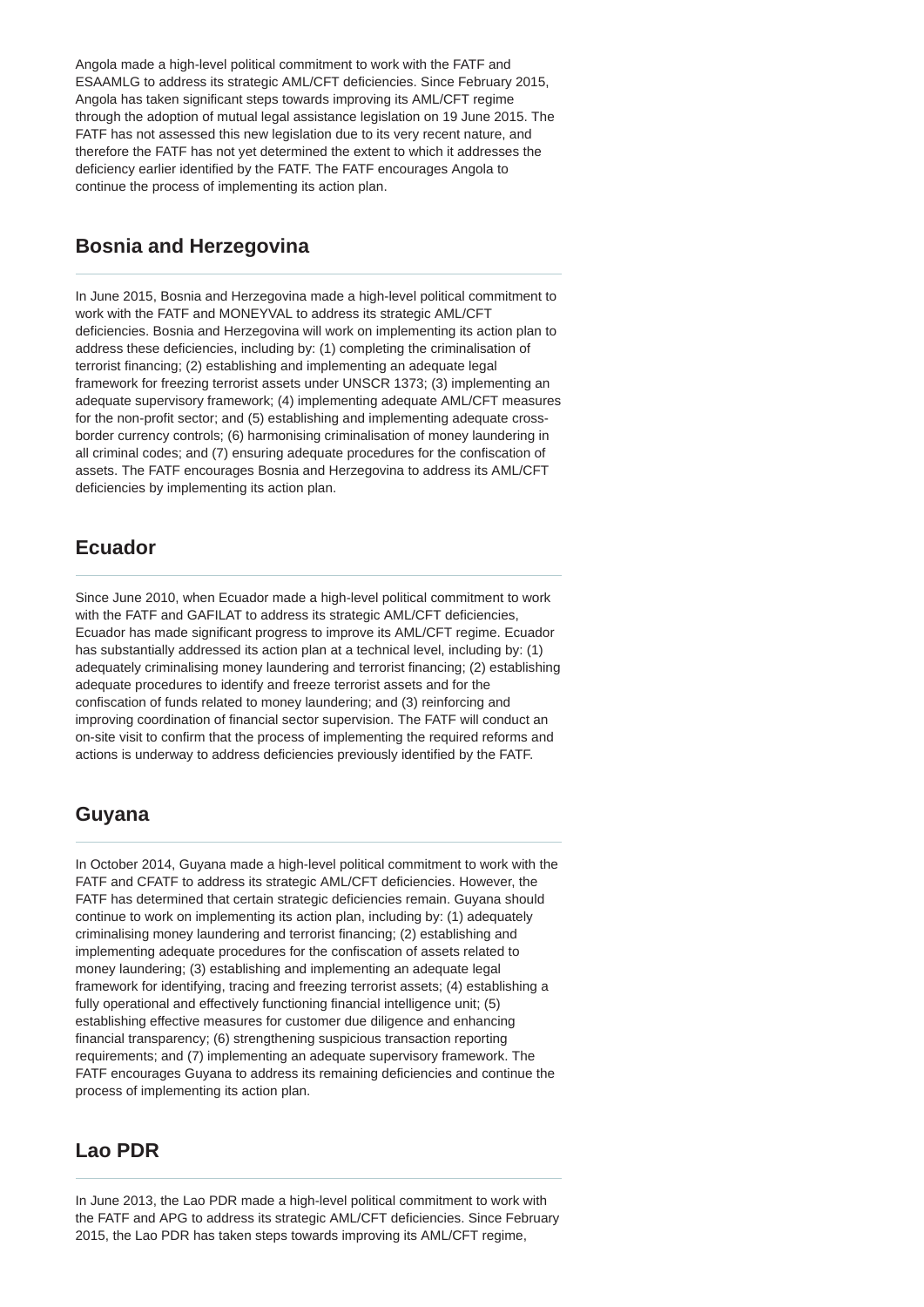including by formalising the role and function of the FIU and issuing regulations on its cross border declaration system. The Lao PDR should continue to work on implementing its action plan to address these deficiencies, including by: (1) adequately criminalising money laundering and terrorist financing; (2) establishing and implementing adequate procedures for the confiscation of assets related to money laundering; (3) establishing and implementing an adequate legal framework for identifying, tracing and freezing terrorist assets; (4) ensuring a fully operational and effectively functioning financial intelligence unit; (5) establishing suspicious transaction reporting requirements; (6) implementing an adequate AML/CFT supervisory and oversight programme for all financial sectors; and (7) establishing and implementing effective controls for cross-border currency transactions. The FATF encourages the Lao PDR to address its AML/CFT deficiencies and continue the process of implementing its action plan.

#### **Panama**

In June 2014, Panama made a high-level political commitment to work with the FATF and GAFILAT to address its strategic AML/CFT deficiencies. Since February 2015, Panama has taken significant steps towards improving its AML/CFT regime, including by enacting: amendments to the criminal code, a new AML/CFT law, and legislation enhancing the framework for international cooperation. However, the FATF has determined that strategic AML/CFT deficiencies remain. Panama should continue to work on implementing its action plan, including by: (1) implementing an adequate legal framework for freezing terrorist assets; (2) implementing effective measures for customer due diligence in order to enhance transparency; and (3) ensuring a fully operational and effectively functioning financial intelligence unit. The FATF encourages Panama to address its remaining deficiencies, including by issuing adequate regulations for the various sectors to further implement the provisions of the new laws and continue the process of implementing its action plan.

#### **Papua New Guinea**

In February 2014, Papua New Guinea made a high-level political commitment to work with the FATF and APG to address its strategic AML/CFT deficiencies. However, the FATF has determined that certain strategic AML/CFT deficiencies remain. Papua New Guinea should continue to work on implementing its action plan, including by: (1) adequately criminalising money laundering and terrorist financing; (2) establishing and implementing adequate procedures for the confiscation of assets related to money laundering; (3) establishing and implementing an adequate legal framework for identifying, tracing and freezing terrorist assets; (4) establishing a fully operational and effectively functioning financial intelligence unit; (5) establishing suspicious transaction reporting requirements; (6) implementing an adequate AML/CFT supervisory and oversight programme for all financial sectors; and (7) establishing and implementing effective controls for cross-border currency transactions. The FATF encourages Papua New Guinea to address its remaining deficiencies and continue the process of implementing its action plan.

#### **Sudan**

Since February 2010, when Sudan made a high-level political commitment to work with the FATF and MENAFATF to address its strategic AML/CFT deficiencies, Sudan has made significant progress to improve its AML/CFT regime. Sudan has substantially addressed its action plan at a technical level, including by: (1) adequately criminalising money laundering and terrorist financing; (2) establishing adequate procedures for identifying and freezing terrorist assets; (3) establishing a fully operational and effectively functioning Financial Intelligence Unit; (4) establishing an effective supervisory programme for AML/CFT compliance; (5) improving customer due diligence measures; (6) increasing financial institutions' awareness of and compliance with their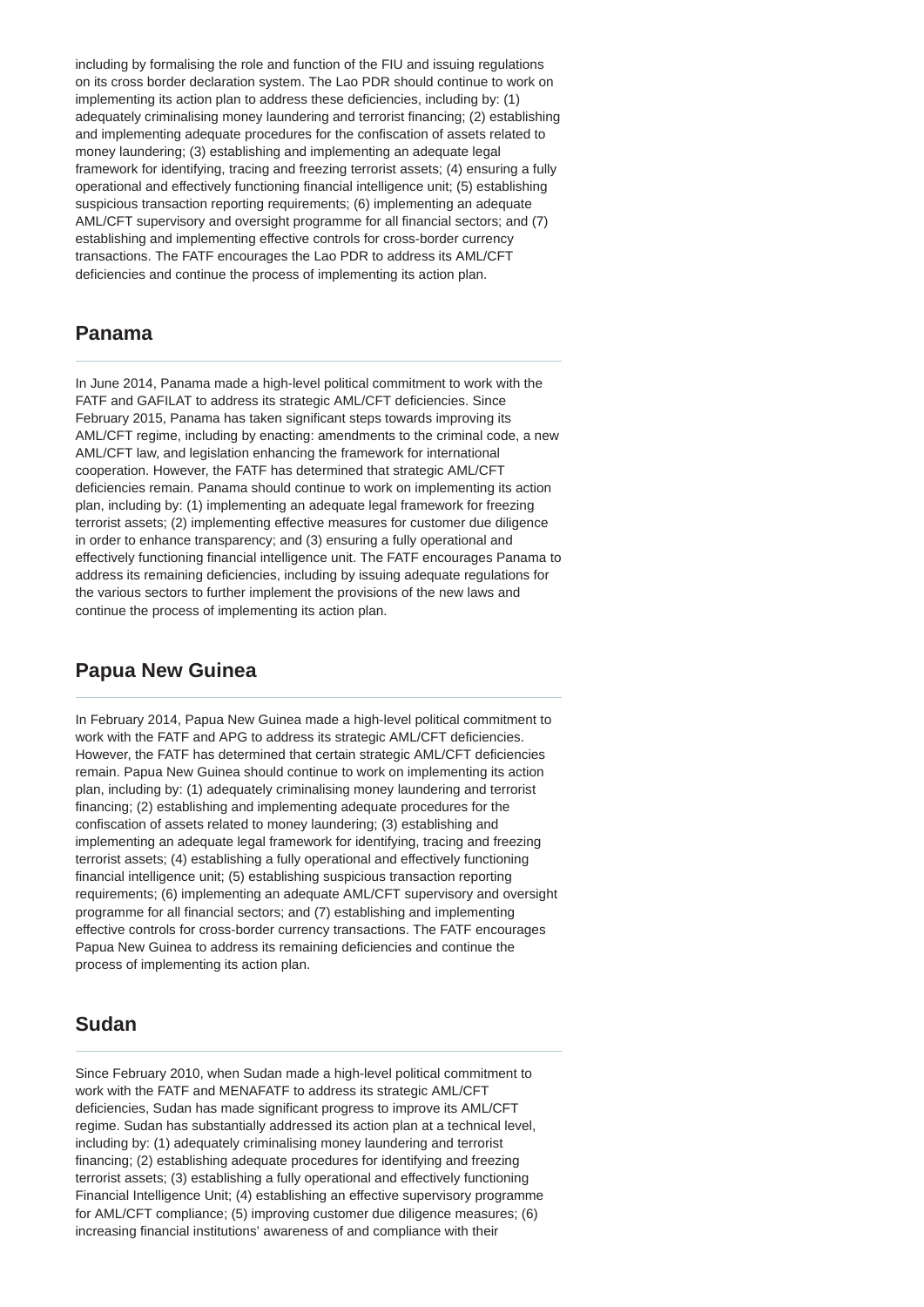obligations to file suspicious transaction reports in relation to money laundering and terrorist financing; and (7) enacting laws and procedures regarding international cooperation and mutual legal assistance. The FATF will conduct an on-site visit to confirm that the process of implementing the required reforms and actions is underway to address deficiencies previously identified by the FATF.

## **Syria**

Since February 2010, when Syria made a high-level political commitment to work with the FATF and MENAFATF to address its strategic AML/CFT deficiencies, Syria has made progress to improve its AML/CFT regime. In June 2014, the FATF determined that Syria had substantially addressed its action plan at a technical level, including by criminalising terrorist financing and establishing procedures for freezing terrorist assets. While the FATF determined that Syria has completed its action plan agreed upon with the FATF, due to the security situation, the FATF has been unable to conduct an on-site visit to assess whether the process of implementing the required reforms and actions is underway. The FATF will continue to monitor the situation, and will conduct an on-site visit at the earliest possible date.

## **Uganda**

In February 2014, Uganda made a high-level political commitment to work with the FATF and ESAAMLG to address its strategic AML/CFT deficiencies. Since February 2015, Uganda has taken significant steps towards improving its AML/CFT regime, including by enacting the Anti-Terrorism Amendment Act on 19 June 2015. The FATF has not assessed this new legislation due to its very recent nature, and therefore the FATF has not yet determined the extent to which it addresses any of the following issues: (1) adequately criminalising terrorist financing; (2) establishing and implementing an adequate legal framework for identifying, tracing and freezing terrorist assets; (3) ensuring effective recordkeeping requirements; (4) establishing a fully operational and effectively functioning financial intelligence unit; (5) ensuring adequate suspicious transaction reporting requirements; (6) ensuring an adequate and effective AML/CFT supervisory and oversight programme for all financial sectors; and (7) ensuring that appropriate laws and procedures are in place with regard to international co-operation for the financial intelligence unit and supervisory authorities. The FATF encourages Uganda to address its remaining AML/CFT

deficiencies and continue the process of implementing its action plan.

#### **Yemen**

Since February 2010, when Yemen made a high-level political commitment to work with the FATF and MENAFATF to address its strategic AML/CFT deficiencies, Yemen has made progress to improve its AML/CFT regime. In June 2014, the FATF determined that Yemen had substantially addressed its action plan at a technical level, including by adequately criminalising money laundering and terrorist financing; establishing procedures to identify and freeze terrorist assets; improving its customer due diligence and suspicious transaction reporting requirements; issuing guidance; developing the monitoring and supervisory capacity of the financial sector supervisory authorities and the financial intelligence unit (FIU); and establishing a fully operational and effectively functioning FIU. While the FATF determined that Yemen has completed its action plan agreed upon with the FATF, due to the security situation, the FATF has been unable to conduct an on-site visit to assess whether the process of implementing the required reforms and actions is underway. The FATF will continue to monitor the situation, and conduct an on on-site visit at the earliest possible date.

## **Jurisdiction not making sufficient**